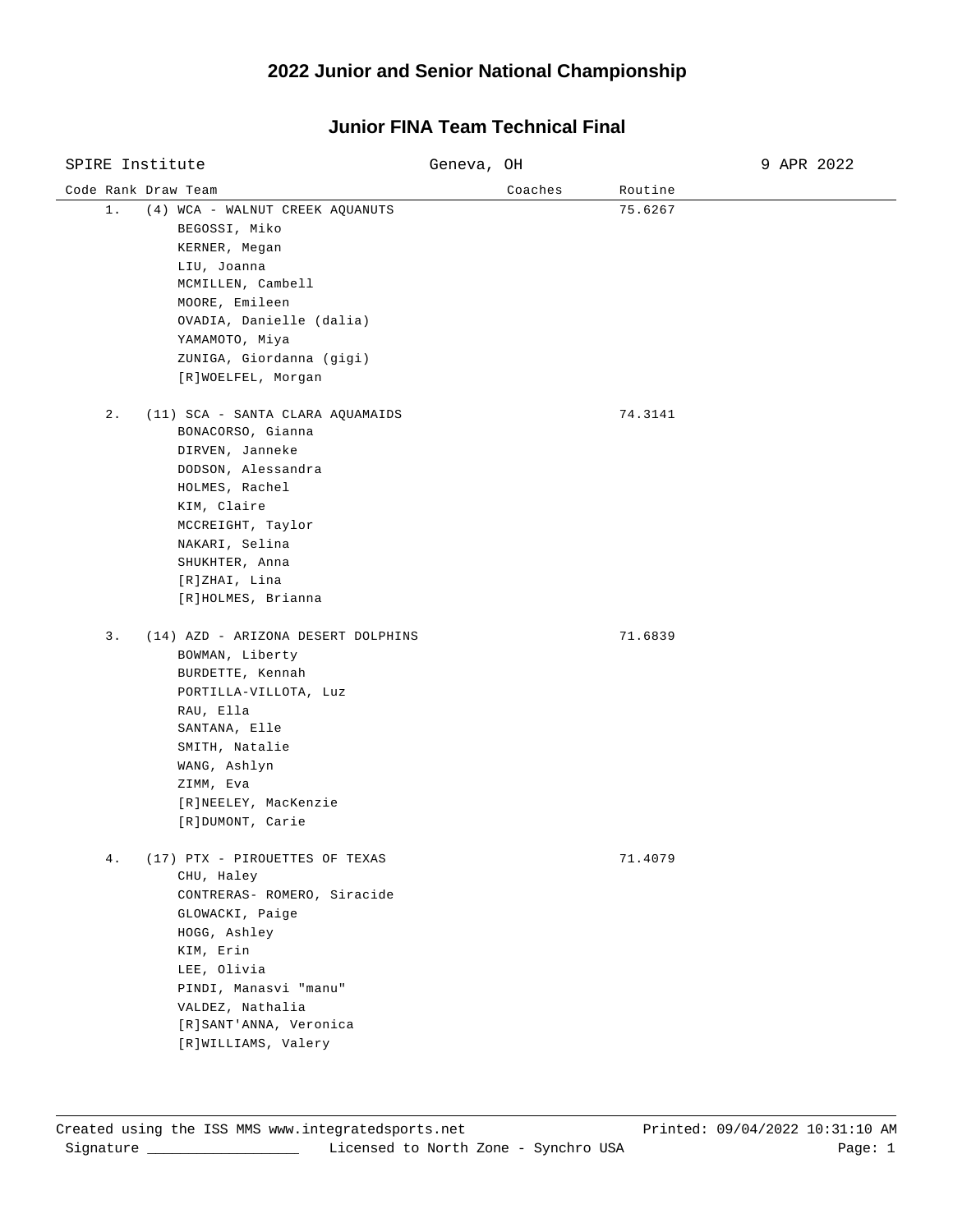| SPIRE Institute                                                                                                                                                                                                  | Geneva, OH |         | 9 APR 2022 |
|------------------------------------------------------------------------------------------------------------------------------------------------------------------------------------------------------------------|------------|---------|------------|
| Code Rank Draw Team                                                                                                                                                                                              | Coaches    | Routine |            |
| 5.<br>(2) SCA - SANTA CLARA AQUAMAIDS<br>CHEONG, Alissa<br>DANIEL, Perry<br>IP, Hannah<br>LI, Katherine<br>PEREZ, Olivia<br>SVAJDA, Julia<br>WANG, Karen<br>ZHAI, Lina<br>[R]ROBINSON, Annelise                  |            | 70.0450 |            |
| б.<br>(16) WCA - WALNUT CREEK AQUANUTS<br>BELS, Rachel<br>HERMOGENO, Juliana<br>KAWAKAMI, Carmen<br>LEE, Maren<br>MINEYEVA, Diana<br>O'NEIL, Ayla<br>REVELL, Reece<br>TEMPLE, Jerusalem<br>[R]ELEFTHERIADAS, Zoe |            | 69.9142 |            |
| 7.<br>(13) CSG - CINCINNATI YMCA SYNCHROGATORS<br>BURNS, Alison<br>EHRHARDT, Madelyn<br>FULLEN, Catherine<br>FULLEN, Elizabeth<br>HOLLANDER, Ella<br>NATH, Maria<br>PRICE, Katie<br>ALMOND, Madi                 |            | 67.4829 |            |
| 8.<br>(8) FCS - HOUSTON SYNCHROSTARS<br>CHIU, Rebekah<br>ECHOLS, Katelin<br>GONG, Qimiao "gigi"<br>HUO, Emily<br>HUO, Emma<br>LEVARO, Sarah<br>PIERCE, Angela<br>WEI, Ella<br>[R]HE, Yiwen                       |            | 66.3622 |            |

## **Junior FINA Team Technical Final**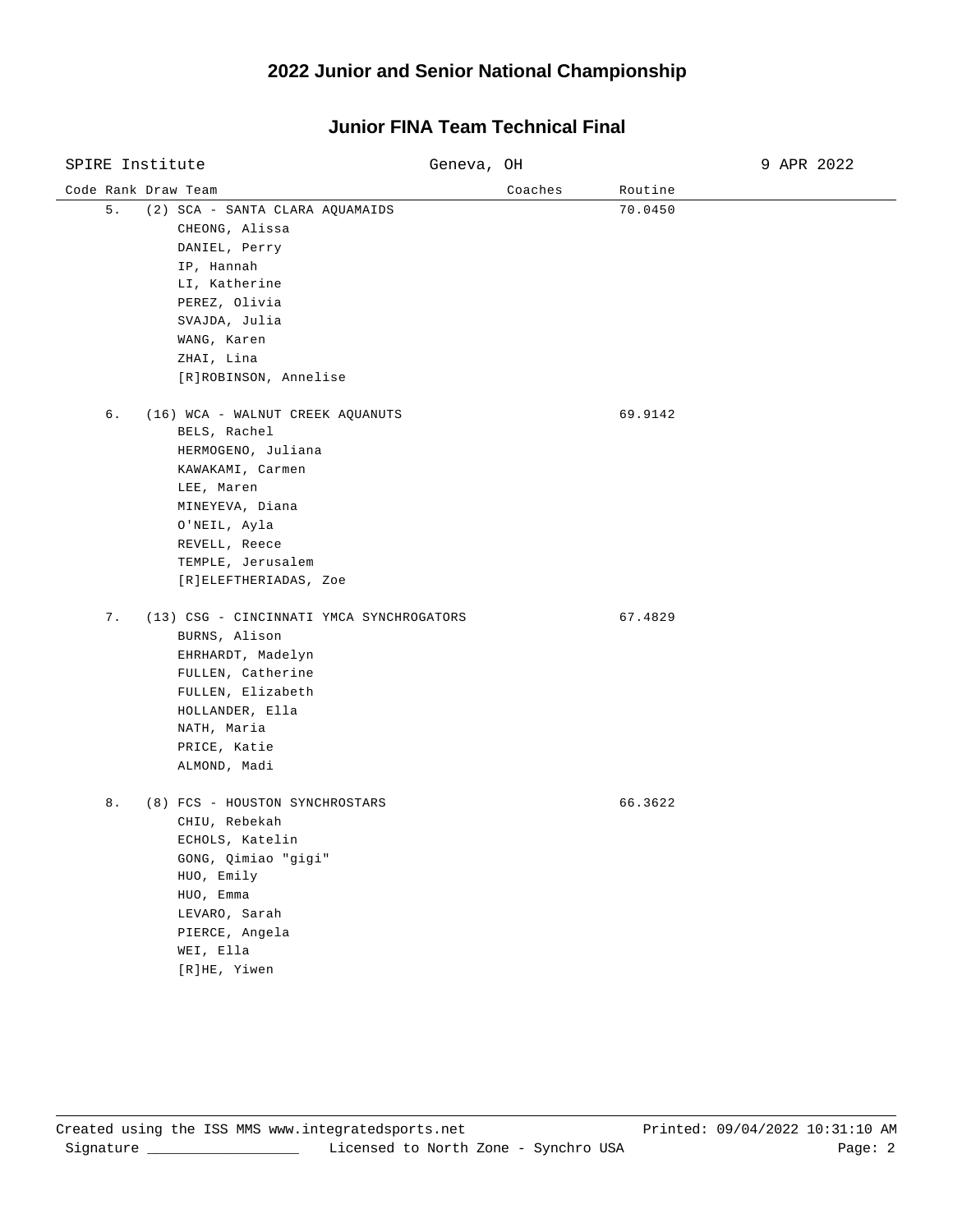| SPIRE Institute |                                                                                                                                                                                                                                           | Geneva, OH |         | 9 APR 2022 |
|-----------------|-------------------------------------------------------------------------------------------------------------------------------------------------------------------------------------------------------------------------------------------|------------|---------|------------|
|                 | Code Rank Draw Team                                                                                                                                                                                                                       | Coaches    | Routine |            |
| 9.              | (3) BSK - SWIMKINS SYNCHRONIZED<br>BIESINGER, Olivia<br>ERMER, Carly<br>MCNAMARA, Caitlin<br>ROGER, Angelie<br>STARCK, Jamie<br>STARCK, Sabrina<br>SULLIVAN, Taylor                                                                       |            | 66.2644 |            |
| 10.             | (7) AYS - ANA YMCA SYNCHRO<br>CORDIO, Rachel<br>DONG, Ella<br>FLOURNOY, Abigail<br>FLOURNOY, Anna<br>MCKINNON, Elizabeth<br>SHARON, Lia                                                                                                   |            | 64.0480 |            |
| 11.             | (15) OCC - OHIO CORALINAS SYNCHRO<br>FARMER, Zoe<br>JOHNSON, Ella<br>ORTIZ, Lilly<br>RIVERA-ALVAREZ, Maria<br>SILVERMAN, Emma<br>SULLIVAN, Grace<br>WEEKS, Torre                                                                          |            | 63.2173 |            |
| 12.             | (12) CSG - CINCINNATI YMCA SYNCHROGATORS<br>CHEYNE, Megan<br>DEKORS, Samantha<br>GERHARDT, Ana<br>HOWES, Haylee<br>OLSON, Maria<br>STACY, Ashlynn                                                                                         |            | 62.0514 |            |
|                 | 13. (9) CBS - CAMBRIDGE SYNCHRO<br>ANDREW-BLONDIN, Lola<br>BIDOLLARI, Julia<br>HUNT, Ellie<br>MCKINNON, Shyah<br>OLSEN-VELASCO, Raquel<br>ROGOVITZ, Alice<br>VAILLANCOURT, Alexa<br>BEER, Helen<br>[R]GREGORY, Penelope<br>[R]MILLER, Zoë |            | 61.8217 |            |

## **Junior FINA Team Technical Final**

 $\overline{\phantom{0}}$